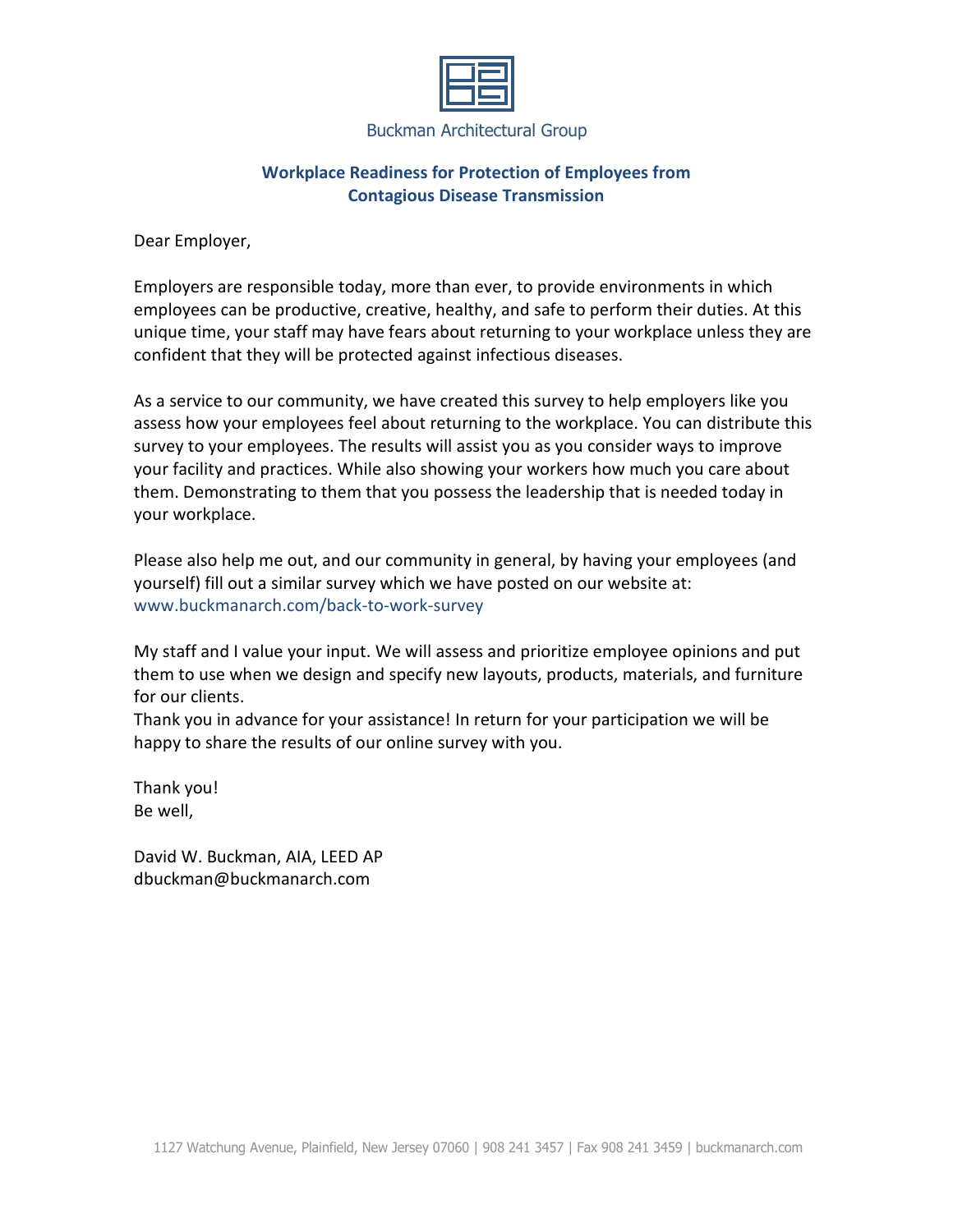# **Workplace Readiness for Protection of Employees from Contagious Disease Transmission**

- 1. I will only feel comfortable about disease transmission when at my desk if I have a vertical divider between me and: (check all that apply)
- o any other person
- o adjacent desk with other person 4 feet from me
- o adjacent desk with other person 6 feet from me
- o adjacent desk with other person 8 feet from me
- o I do not feel the need for vertical dividers in order to feel safe from transmitting disease
- o other (please specify) \_\_\_\_\_\_\_\_\_\_\_\_\_\_\_\_\_\_\_\_\_\_\_\_\_\_\_\_\_\_\_\_\_\_\_\_\_\_\_\_\_\_\_\_\_\_
- 2. I feel masks should be worn by myself and coworkers:
- $\circ$  at all times inside the facility
- o when walking by me and others
- o when within 4 feet of me and staying still
- o when within 6 feet of me and staying still
- o when within 8 feet of me and staying still
- $\circ$  other (please specify)
- 3. I will feel safe from disease transmission if we have a meeting and:
- o everyone is wearing a mask
- o we are 6 feet or more apart with masks
- o we are 6 feet or more apart without masks
- o meetings are held in an outdoor space
- o other (please specify) \_\_\_\_\_\_\_\_\_\_\_\_\_\_\_\_\_\_\_\_\_\_\_\_\_\_\_\_\_\_\_\_\_\_\_\_\_\_\_\_\_\_\_\_\_\_
- 4. I will feel safe from disease transmission during a meeting if 6 feet apart with masks and:
- $\circ$  I am not comfortable in a space with multiple people and no vertical divider
- o there are no more than 4 people
- o there are no more than 7 people
- o there are no more than 10 people
- $\circ$  the amount of people does not matter if there is at least 6 feet distancing
- $\circ$  other (please specify)  $\circ$  and  $\circ$  and  $\circ$  and  $\circ$  and  $\circ$  and  $\circ$  and  $\circ$  and  $\circ$  and  $\circ$  and  $\circ$  and  $\circ$  and  $\circ$  and  $\circ$  and  $\circ$  and  $\circ$  and  $\circ$  and  $\circ$  and  $\circ$  and  $\circ$  and  $\circ$  and  $\circ$  and  $\circ$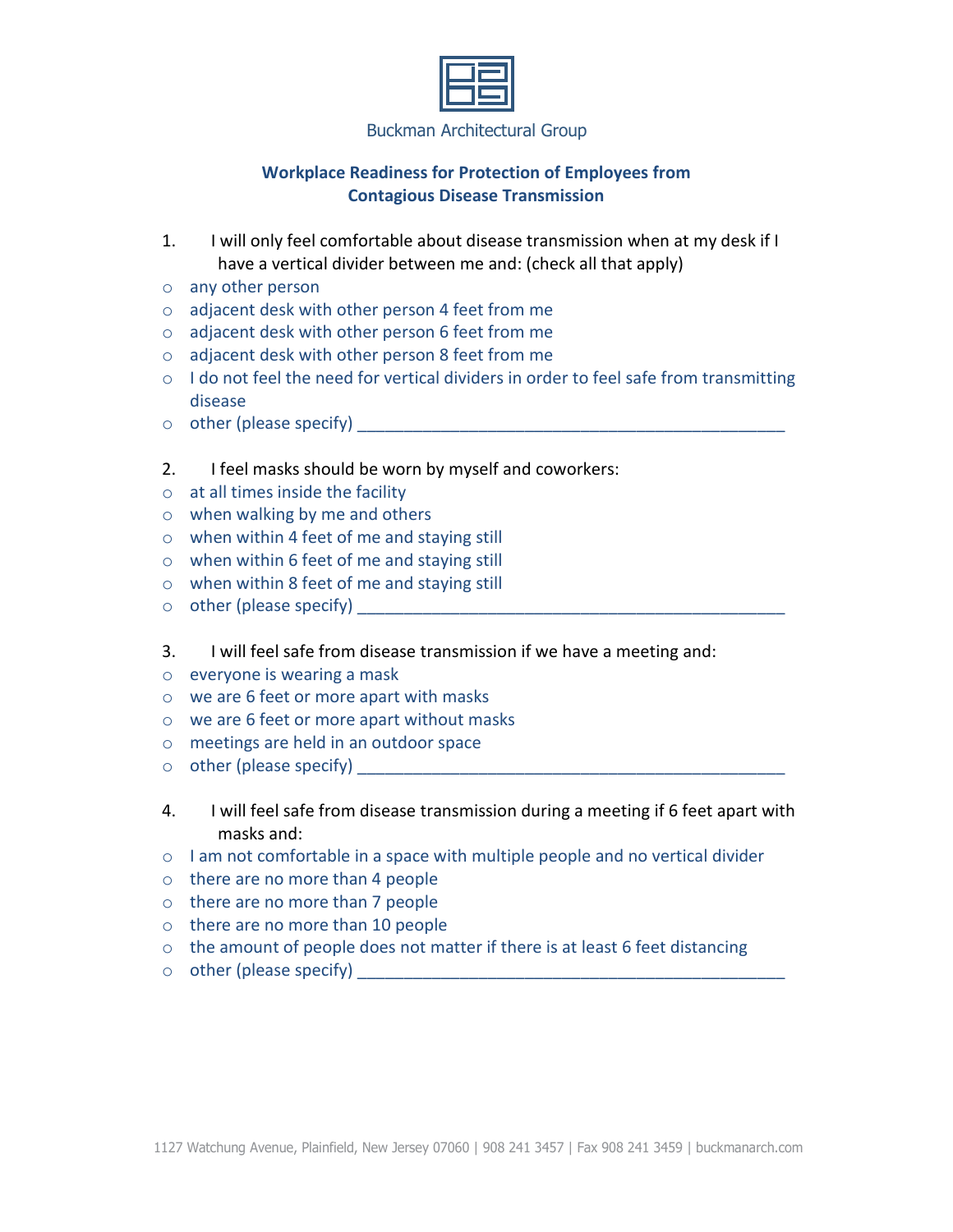

- 5. I will feel safe from disease transmission when without a mask if: (check all that apply)
- o alone at personal desk with vertical divider
- $\circ$  alone at personal desk with no divider but further than 4 feet from others
- $\circ$  alone at personal desk with no divider but further than 6 feet from others
- $\circ$  alone at personal desk with no divider but further than 8 feet from others
- $\circ$  other (please specify)
- 6. I will only feel secure from disease transmission if: (check all that apply)
- o no one except for me uses my personal desk area
- o my work area is wiped down twice a day
- o my work area is wiped down once a day
- o my work area is wiped down twice a week
- o my work area is wiped down once weekly
- o wiped down after each use if by others
- $\circ$  other (please specify)
- 7. I will only feel safe from disease transmission if:
- o the facility is cleaned twice daily
- $\circ$  the facility is cleaned once a day
- o the facility is cleaned every other day
- $\circ$  the facility is cleaned twice weekly
- o the facility is cleaned once a week
- $\circ$  other (please specify)
- 8. I will only feel comfortable working in the facility if:
- o often utilized door-knobs and light-switches are cleansed hourly
- o often utilized door-knobs and light-switches are cleansed twice daily
- o often utilized door-knobs and light-switches are cleansed daily
- $\circ$  often utilized door-knobs and light-switches are cleansed every other day
- o often utilized door-knobs and light-switches are cleansed weekly
- $\circ$  other (please specify)
- 9. I will only feel comfortable against disease transmission if supplied with: (check all that apply)
- o hand sanitizer and/wipes in the facility
- o hand sanitizer and/wipes in the restroom(s)
- o hand sanitizer and wipes at each desk
- o hand sanitizer for visitors
- $\circ$  other (please specify)